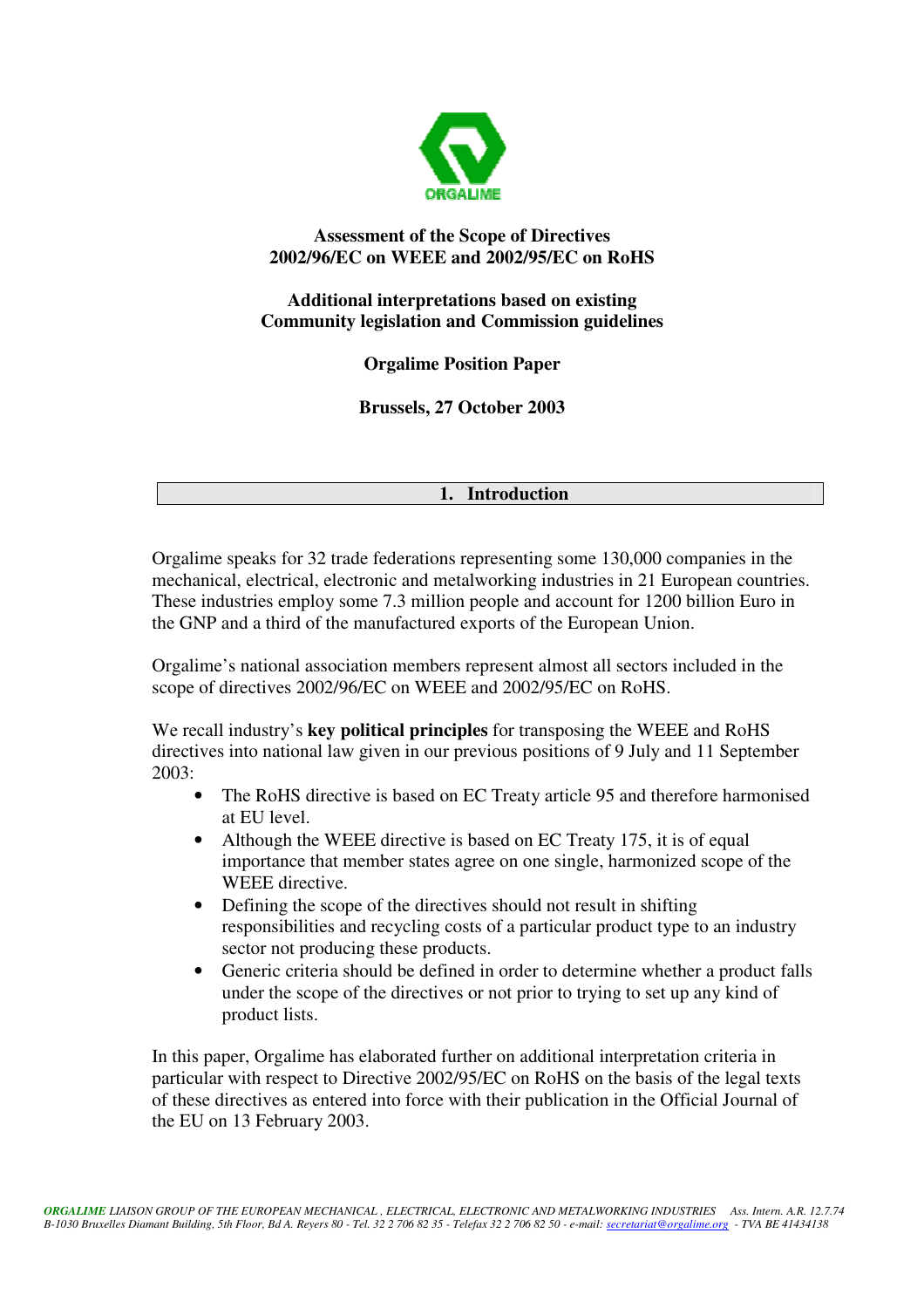## **2.Criteria for the determination whether <sup>a</sup> product falls within the scope of the WEEE and RoHS directives**

The basic principles for the interpretation of the scope of

- Directive 2002/96/EC on **WEEE** result from <sup>a</sup> combined reading of article 2 and 3 (a) WEEE, which reveal **seven main criteria (1-7),** and of
- Directive 2002/95/EC on **RoHS** result from <sup>a</sup> combined reading of article 2 and 3a RoHS, which reveal **eight main criteria (1-8)**

to be applied to equipment in order for it to be considered falling within the scope of the respective directive.

This means that all criteria must be met when <sup>a</sup> specific type of equipment is covered by the WEEE and/or RoHS directives. In other words: if one criteria is not met, the specific type of equipment is to be considered as **not** being covered by directive 2002/96/EC.

As not all of these criteria are very clear (e. g. annex I B) some of them need further clarification. This clarification is given hereafter. Where such clarification is needed because of the language of the directives (see point 5 for example), we have referred to existing Community legislation and Commission guidelines.

| Nr. | Criteria for equipment, which<br>is considered as being covered<br>by directives 2002/96/EC on<br><b>WEEE and 2002/95/EC on</b><br><b>RoHS</b>                                                                                                               | <b>Additional interpretations for</b><br><b>WEEE</b> based on existing<br><b>Community legislation and</b><br><b>Commission guidelines</b><br>(see footnote)                                                                                                                                                                                                    | <b>Additional interpretations for</b><br><b>RoHS</b> based on existing<br><b>Community legislation and</b><br><b>Commission guidelines</b><br>(see footnote) | <b>Examples of</b><br>products out of<br>the scope of<br><b>WEEE</b>                                                          | <b>Examples of</b><br>products out of<br>the scope of<br><b>RoHS</b> |
|-----|--------------------------------------------------------------------------------------------------------------------------------------------------------------------------------------------------------------------------------------------------------------|-----------------------------------------------------------------------------------------------------------------------------------------------------------------------------------------------------------------------------------------------------------------------------------------------------------------------------------------------------------------|--------------------------------------------------------------------------------------------------------------------------------------------------------------|-------------------------------------------------------------------------------------------------------------------------------|----------------------------------------------------------------------|
|     | Equipment, "which is dependent on<br>electric current or electromagnetic<br>fields in order to work properly, and<br>equipment for the generation,<br>transfer and measurement of such<br>currents and fields"<br>[WEEE Art, $3$ (a)]<br>[RoHS Art. $3(a)$ ] | To be " <b>dependent</b> " means that the<br>equipment is powered by electricity<br>(e.g. not petrol or gas) as its <b>primary</b><br>energy to fulfil its basic functions.<br>(If electrical energy is used only for<br>support or control functions (e.g.) this<br>type of equipment is to be considered<br>as being not covered by directive<br>2002/96/EC.) | <b>Identical to WEEE</b><br>[RoHS Art. $3(a)$ ]                                                                                                              | Combustion<br>engine with an<br>ignition<br>Petrol driven<br><i>lawnmowers</i><br>Pneumatic tools<br>Petrol and gas<br>stoves | <b>See WEEE</b>                                                      |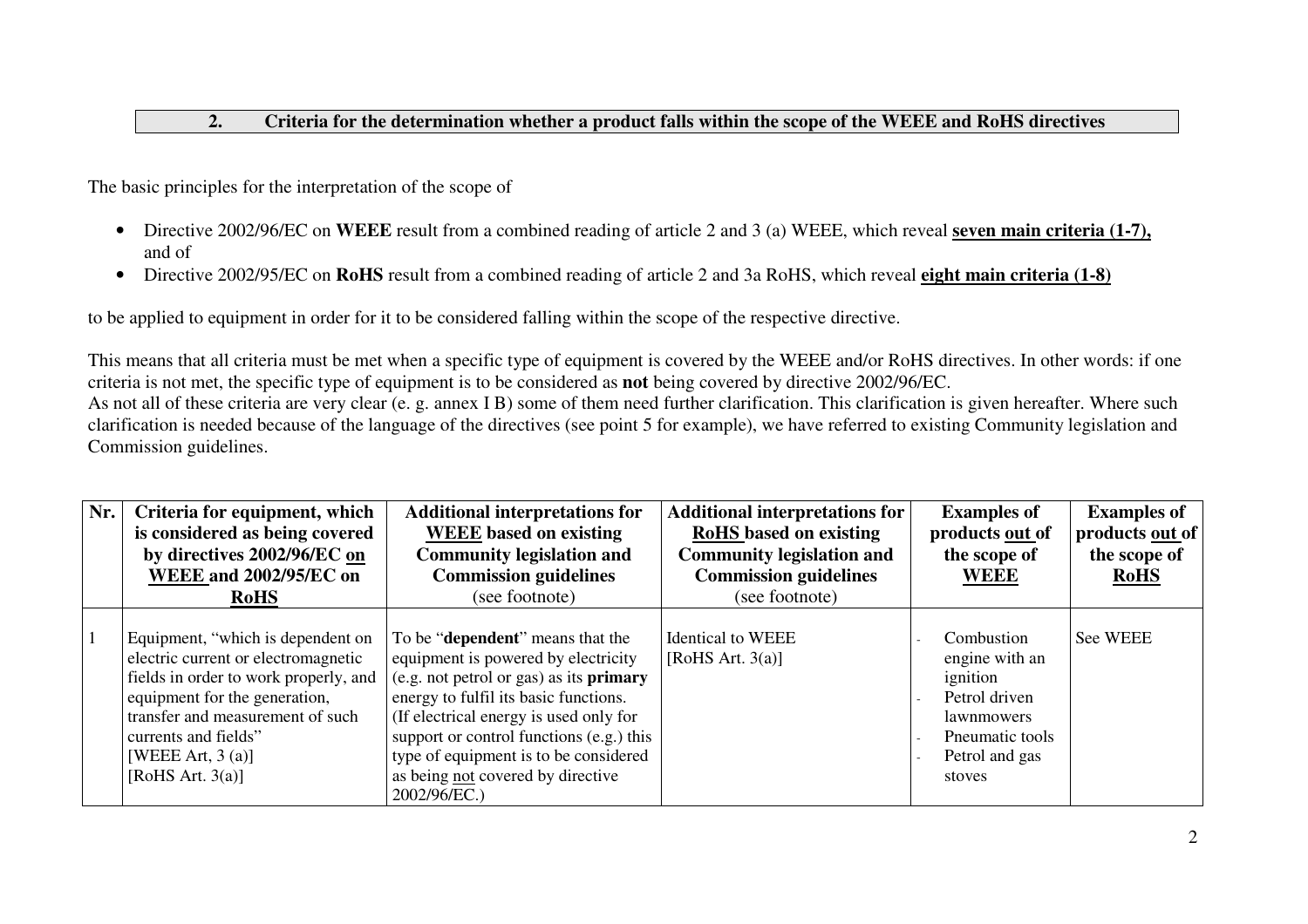| Nr.            | Criteria for equipment, which<br>is considered as being covered<br>by directives 2002/96/EC on<br><b>WEEE and 2002/95/EC on</b>                                                                         | <b>Additional interpretations for</b><br><b>WEEE</b> based on existing<br><b>Community legislation and</b><br><b>Commission guidelines</b> | <b>Additional interpretations for</b><br><b>RoHS</b> based on existing<br><b>Community legislation and</b><br><b>Commission guidelines</b>                                                                                                                                                                                                                                                                                     | <b>Examples of</b><br>products out of<br>the scope of<br><b>WEEE</b> | <b>Examples of</b><br>products out of<br>the scope of<br><b>RoHS</b>             |
|----------------|---------------------------------------------------------------------------------------------------------------------------------------------------------------------------------------------------------|--------------------------------------------------------------------------------------------------------------------------------------------|--------------------------------------------------------------------------------------------------------------------------------------------------------------------------------------------------------------------------------------------------------------------------------------------------------------------------------------------------------------------------------------------------------------------------------|----------------------------------------------------------------------|----------------------------------------------------------------------------------|
|                | <b>RoHS</b>                                                                                                                                                                                             | (see footnote)                                                                                                                             | (see footnote)                                                                                                                                                                                                                                                                                                                                                                                                                 |                                                                      |                                                                                  |
| $\overline{2}$ | Equipment, which is "designed for<br>use with a voltage rating not<br>exceeding 1000 Volt for alternating<br>current and 1500 Volt for direct<br>current"<br>[WEEE Art, $3(a)$ ]<br>[RoHS Art. $3(a)$ ] | [No additional interpretation needed]                                                                                                      | [No additional interpretation<br>needed]<br><b>Identical</b> to WEEE<br>[RoHS Art. $3(a)$ ]                                                                                                                                                                                                                                                                                                                                    | Piezo-electric<br>ignition $(> 1500 V)$                              | See WEEE                                                                         |
| $\mathfrak{Z}$ | Equipment which falls "under the<br>categories set out in annex I A"<br>[WEEE Art 2.1]<br>[RoHS Art. 2.1]                                                                                               | [No additional interpretation needed]                                                                                                      | Identical to WEEE, however:<br><b>Excluded:</b> categories 8 and 9<br>of annex I.A of the WEEE<br>directive<br><b>Additionally included are</b><br>electric light bulbs and<br>luminaries in households<br>[RoHS Art. 2.1]                                                                                                                                                                                                     | Large-scale<br>stationary industrial<br>tools                        | See WEEE<br>Medical<br>—<br>Equipment<br>Measurement<br>and Control<br>Equipment |
| $\overline{4}$ | Equipment which is listed in annex I<br>B which "contains a list of products<br>which fall under the categories set<br>out in Annex IA"<br>[WEEE Art. 2.1]                                              | At least the specific equipment quoted<br>in Annex I B falls within the scope                                                              | There is no specific reference to<br>Annex IB in the RoHS directive,<br>but within the WEEE directive<br>Annex IB is a list of products<br>which shall be taken into account<br>for the purpose of this Directive<br>and which fall under the<br>categories of Annex IA". Given<br>the reference to Annex I A in the<br>RoHS directive, it can be assumed<br>that the RoHS directive refers via<br>this way to Annex I B, too. | Luminaries in<br>households<br>Filament lamps                        | Not excluded are<br>electric light<br>bulbs and<br>luminaries in<br>households   |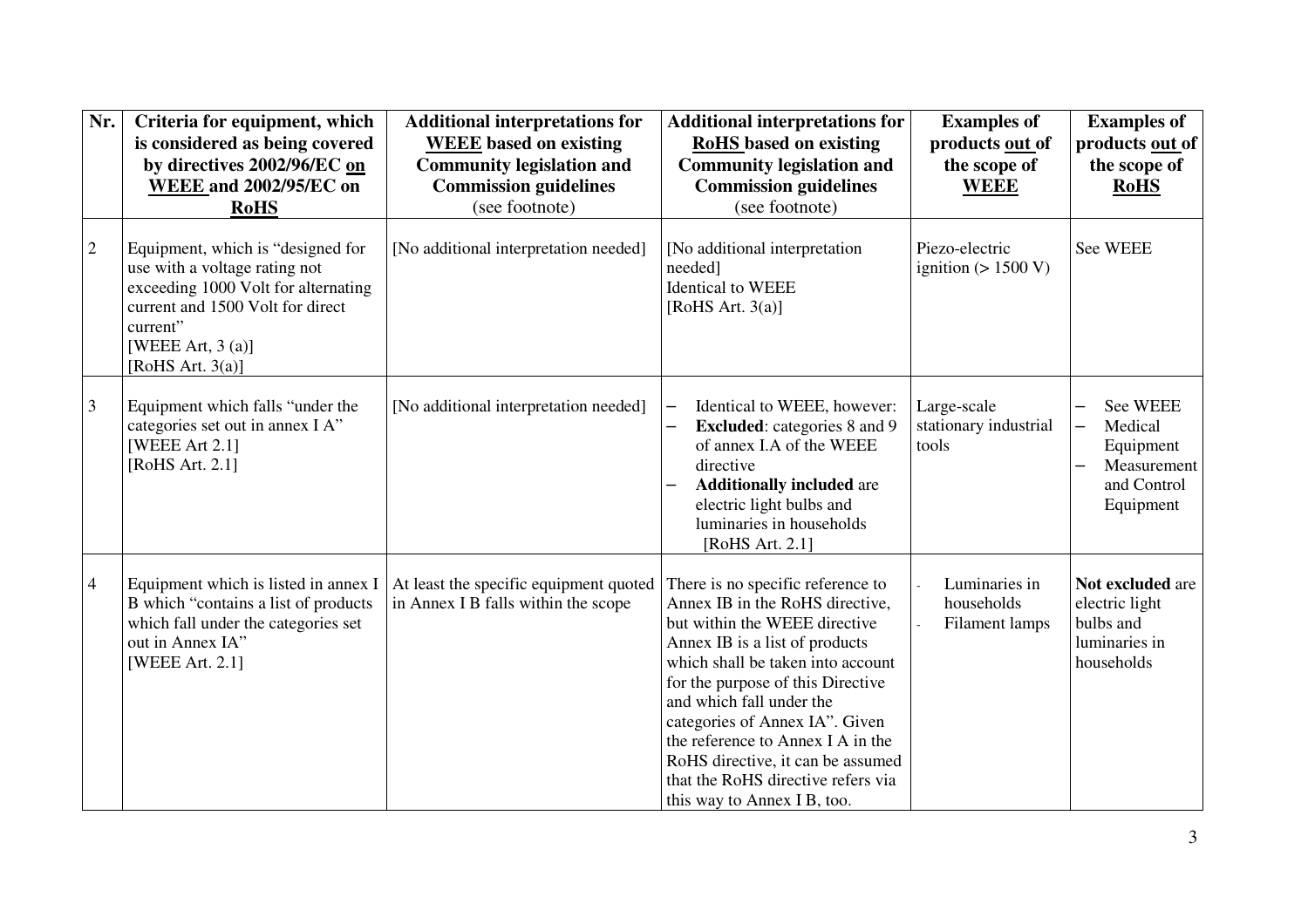| Nr. | Criteria for equipment, which<br>is considered as being covered<br>by directives 2002/96/EC on<br><b>WEEE and 2002/95/EC on</b>                    | <b>Additional interpretations for</b><br><b>WEEE</b> based on existing<br><b>Community legislation and</b><br><b>Commission guidelines</b>                                                                                                                                                                                                                                                                                                                                                                                                                                                                                                                                                                                                                                                                                                                                                                                                                                                                                                                                                                                                    | <b>Additional interpretations for</b><br><b>RoHS</b> based on existing<br><b>Community legislation and</b><br><b>Commission guidelines</b>                                                                                                                                                                                                                                                                                                                                                                                                                                                                 | <b>Examples of</b><br>products out of<br>the scope of<br><b>WEEE</b> | <b>Examples of</b><br>products out of<br>the scope of<br><b>RoHS</b> |
|-----|----------------------------------------------------------------------------------------------------------------------------------------------------|-----------------------------------------------------------------------------------------------------------------------------------------------------------------------------------------------------------------------------------------------------------------------------------------------------------------------------------------------------------------------------------------------------------------------------------------------------------------------------------------------------------------------------------------------------------------------------------------------------------------------------------------------------------------------------------------------------------------------------------------------------------------------------------------------------------------------------------------------------------------------------------------------------------------------------------------------------------------------------------------------------------------------------------------------------------------------------------------------------------------------------------------------|------------------------------------------------------------------------------------------------------------------------------------------------------------------------------------------------------------------------------------------------------------------------------------------------------------------------------------------------------------------------------------------------------------------------------------------------------------------------------------------------------------------------------------------------------------------------------------------------------------|----------------------------------------------------------------------|----------------------------------------------------------------------|
|     | <b>RoHS</b>                                                                                                                                        | (see footnote)                                                                                                                                                                                                                                                                                                                                                                                                                                                                                                                                                                                                                                                                                                                                                                                                                                                                                                                                                                                                                                                                                                                                | (see footnote)                                                                                                                                                                                                                                                                                                                                                                                                                                                                                                                                                                                             |                                                                      |                                                                      |
| 5   | Equipment provided it "is not part of<br>another type of equipment that does<br>not fall within the scope of this<br>Directive."<br>[WEEE Art 2.1] | Equipment which is part of another<br>type of equipment is not to be<br>considered a <i>finished product</i> . A<br>finished product is any device or unit<br>of equipment that has a direct<br>function, its own enclosure and - if<br>applicable - ports and connections<br>intended for end users." 'Direct<br>function' is defined as any function of<br>a component or a finished product,<br>which fulfils the intended use<br>specified by the manufacturer in the<br>instructions for use for an end-user.<br>This function can be available without<br>further adjustment or connections<br>other than simple ones, which can be<br>performed by any person.<br>If the "other type of equipment" is a<br>fixed installation it will not fall under<br>the scope of the WEEE-directive.<br>"Fixed Installation", in the broadest<br>sense, is defined as "a combination of<br>several equipment, systems, finished<br>products and/or components<br>(hereinafter called "parts") assembled<br>and/or erected by an<br>assembler/installer at a given place to<br>operate together in an expected<br>environment to perform a specific | There is no specific reference in<br>the RoHS-directive to "equipment"<br>provided it is not part of another<br>type of equipment that does not<br>fall within the scope of this [i.e.<br>the WEEE-] Directive".<br>Not under the scope of WEEE are<br>products and components used in<br>finished products that do not fall<br>under the scope of WEEE.<br>If the ROHS directive's purpose<br>was to ensure that the substances<br>specified in it are no longer used<br>in the manufacture of equipment<br>covered by the WEEE directive it<br>can be assumed that this proviso<br>applies also to ROHS. | Car radio                                                            | Car radio                                                            |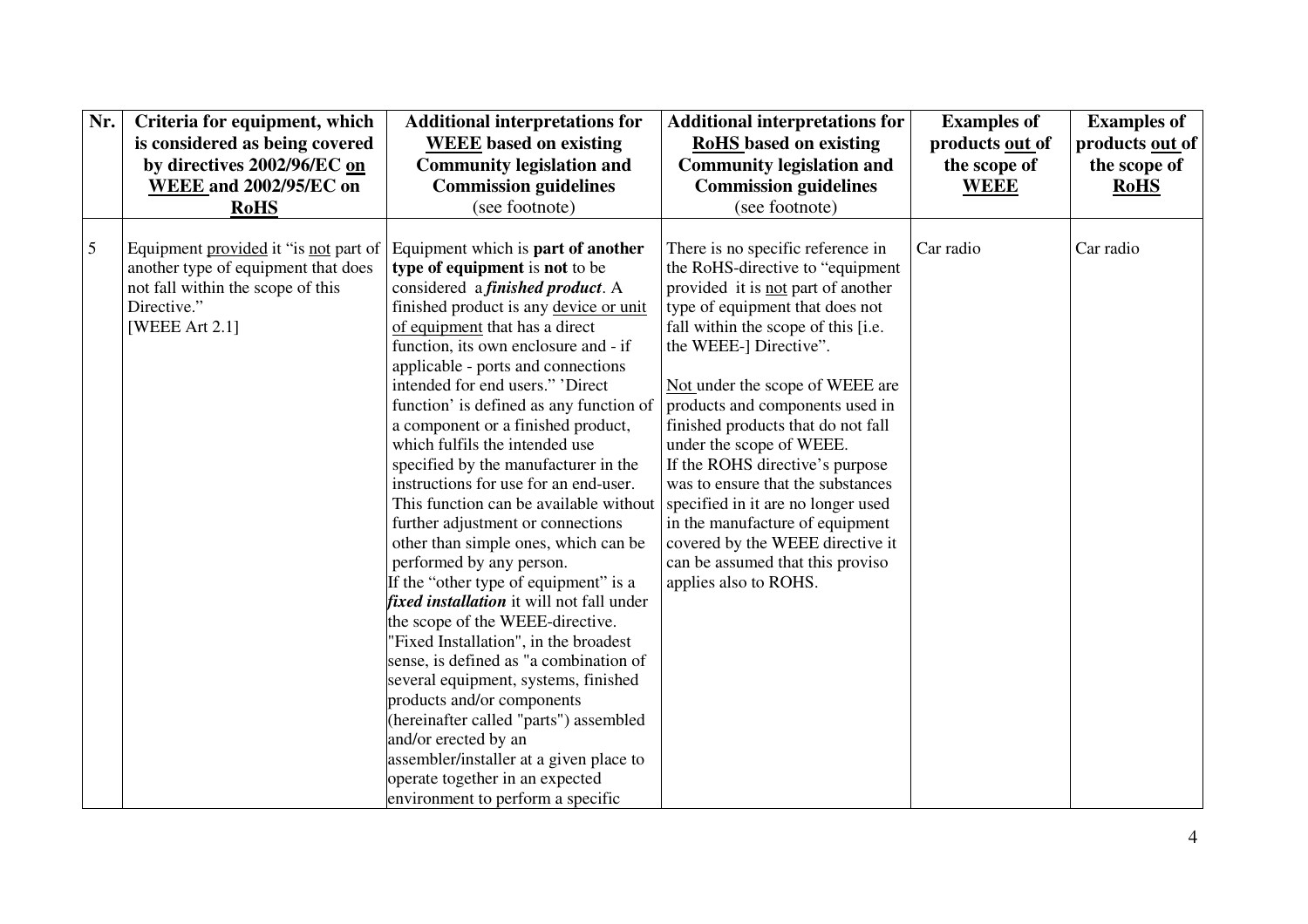| Nr.            | Criteria for equipment, which<br>is considered as being covered<br>by directives 2002/96/EC on<br><b>WEEE and 2002/95/EC on</b><br><b>RoHS</b>                                                                   | <b>Additional interpretations for</b><br><b>WEEE</b> based on existing<br><b>Community legislation and</b><br><b>Commission guidelines</b><br>(see footnote) | <b>Additional interpretations for</b><br><b>RoHS</b> based on existing<br><b>Community legislation and</b><br><b>Commission guidelines</b><br>(see footnote)                                                                                                                                            | <b>Examples of</b><br>products out of<br>the scope of<br><b>WEEE</b> | <b>Examples of</b><br>products out of<br>the scope of<br><b>RoHS</b> |
|----------------|------------------------------------------------------------------------------------------------------------------------------------------------------------------------------------------------------------------|--------------------------------------------------------------------------------------------------------------------------------------------------------------|---------------------------------------------------------------------------------------------------------------------------------------------------------------------------------------------------------------------------------------------------------------------------------------------------------|----------------------------------------------------------------------|----------------------------------------------------------------------|
|                |                                                                                                                                                                                                                  | task, but not intended to be placed on<br>the market as a single functional or<br>commercial unit". <sup>i</sup>                                             |                                                                                                                                                                                                                                                                                                         |                                                                      |                                                                      |
| 6              | Equipment, which is not covered by<br>"specific Community legislation on<br>safety and health requirements or<br>specific Community waste<br>management legislation".<br>[WEEE Art 2.2]<br>[RoHS Art. 2.2]       |                                                                                                                                                              |                                                                                                                                                                                                                                                                                                         | Batteries and<br>accumulators                                        | Batteries and<br>accumulators                                        |
| $\overline{7}$ | Equipment, which is not a product<br>which is intended for specifically<br>military purposes<br>[WEEE Art 2.3]                                                                                                   | "This does not, however, apply to<br>products, which are not intended for<br>specifically military purposes."<br>[WEEE Art 2.3]                              | Military equipment is exempted<br>from the WEEE directive (article<br>2.3). Military equipment, which is<br>intended for specifically military<br>purposes should also be excluded<br>from the RoHS directive.<br>This can be backed up by<br>reference to Article 296(1)b EC<br>Treaty <sup>ii</sup> . |                                                                      |                                                                      |
| $\,8\,$        | <b>RoHS</b> only:<br>"This Directive does not apply to<br>spare parts for the repair, or to the<br>reuse, of electrical and electronic<br>equipment put on the market before<br>1 July 2006".<br>[RoHS Art. 2.3] | [Not applicable to WEEE]                                                                                                                                     |                                                                                                                                                                                                                                                                                                         |                                                                      |                                                                      |